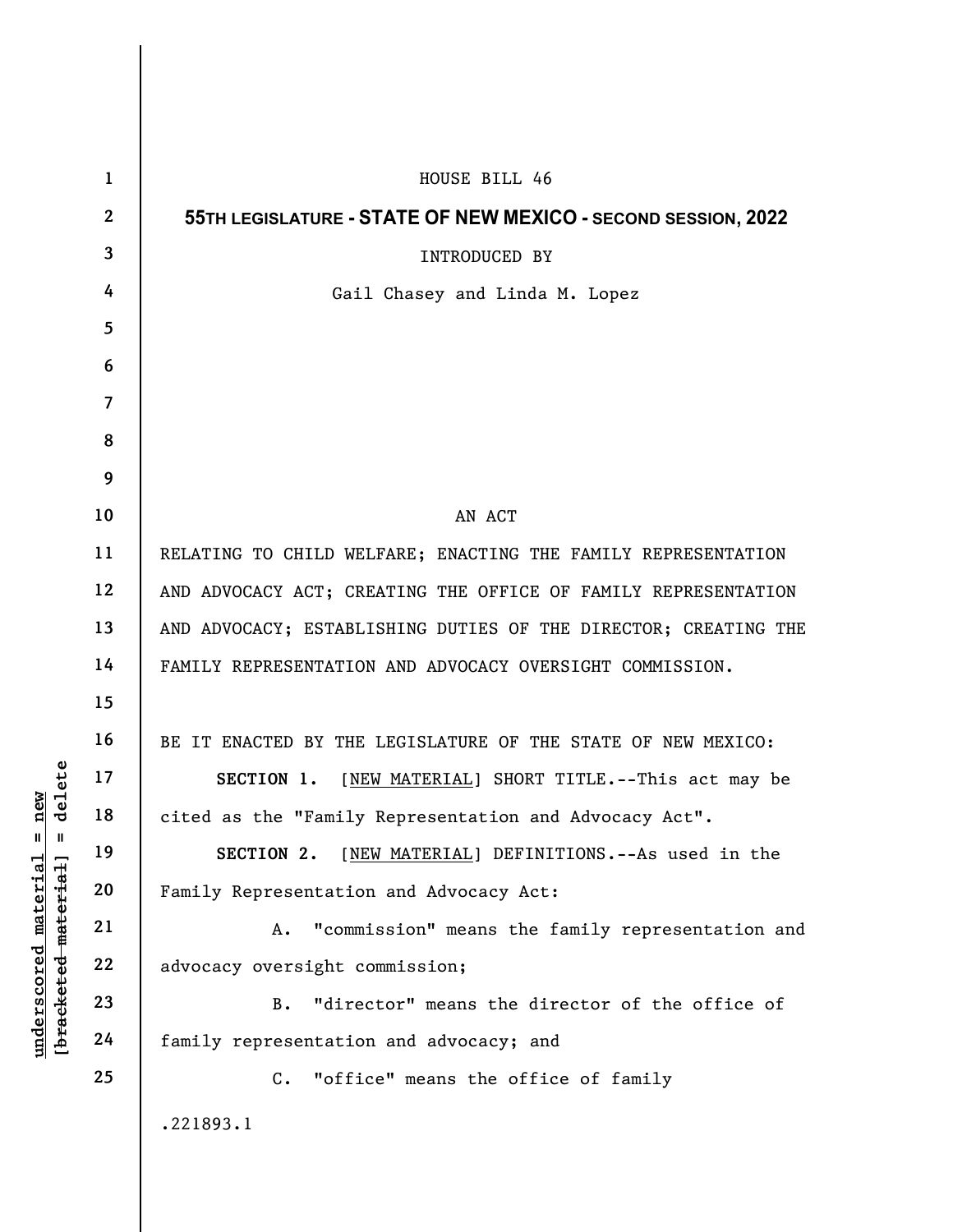1 representation and advocacy.

| $\mathbf{2}$   | SECTION 3.<br>[NEW MATERIAL] OFFICE CREATED--DUTIES.--         |
|----------------|----------------------------------------------------------------|
| 3              | The "office of family representation and<br>Α.                 |
| 4              | advocacy" is created.                                          |
| 5              | The office shall:<br>$B$ .                                     |
| 6              | (1)<br>work closely with the children, youth and               |
| $\overline{7}$ | families department to leverage federal funding pursuant to    |
| 8              | Title IV-E of the federal Social Security Act;                 |
| 9              | (2)<br>appoint, compensate, evaluate and retain                |
| 10             | attorneys and other staff in a manner that provides for the    |
| 11             | highest quality of legal representation for eligible adults    |
| 12             | under the Fostering Connections Act and for children and       |
| 13             | parents, custodians or guardians whose children are, or are at |
| 14             | risk of being placed, in the legal custody of the children,    |
| 15             | youth and families department;                                 |
| 16             | develop and continuously approve practice<br>(3)               |
| 17             | models and standards based on child welfare best practices;    |
| 18             | provide zealous representation of all<br>(4)                   |
| 19             | clients;                                                       |
| 20             | (5) ensure that clients are provided with due                  |
| 21             | process and procedural fairness; and                           |
| 22             | (6) provide positive outcomes for children and                 |
| 23             | their families, including decreased time to permanency and     |
| 24             | swift resolution of cases.                                     |
| 25             | SECTION 4.<br>[NEW MATERIAL] DUTY OF DIRECTOR TO ESTABLISH     |
|                | .221893.1<br>$-2-$                                             |

## $\frac{\text{underscored material = new}}{\text{beac detected-matter}+\text{d}}$  = delete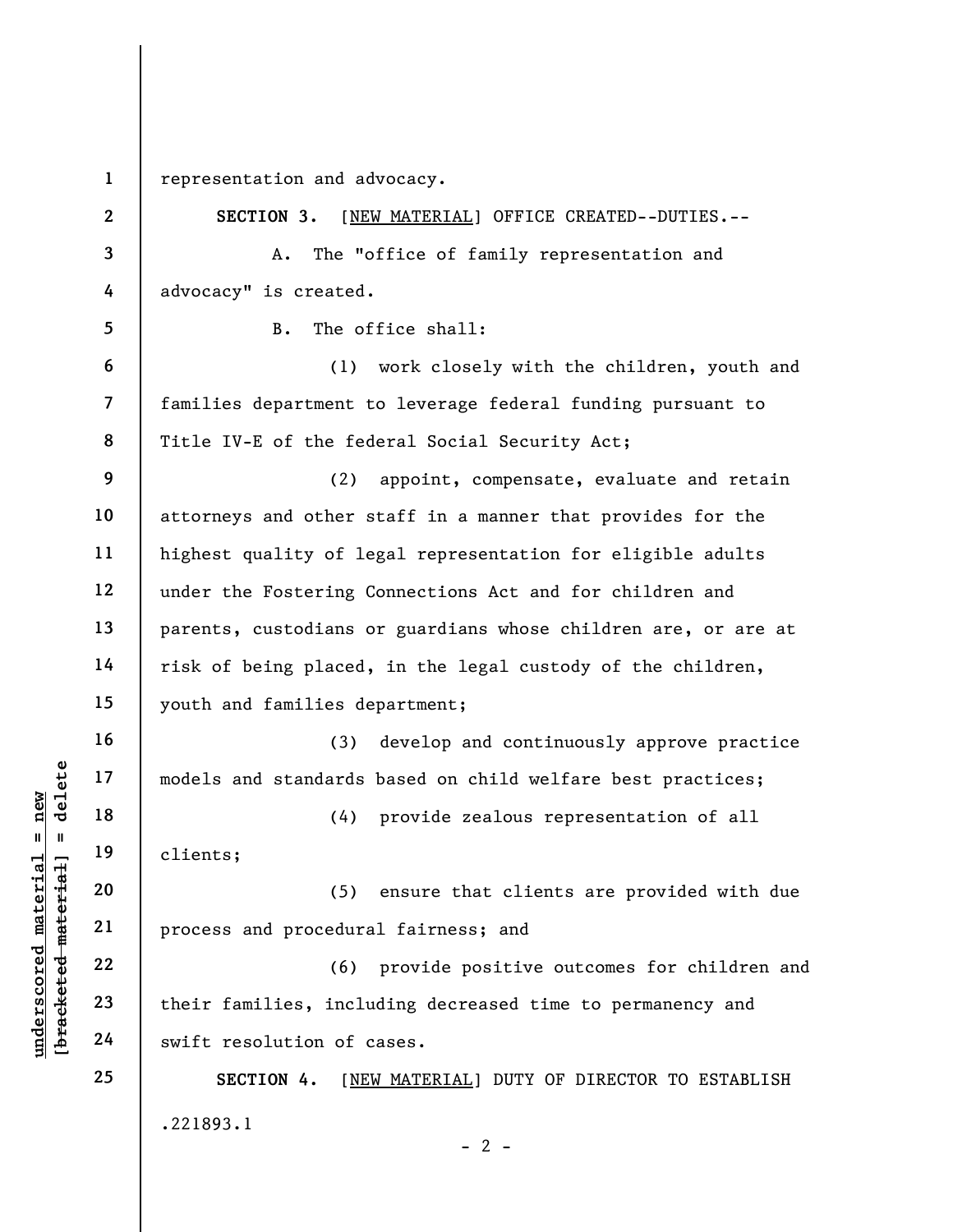1 2

3

4

5

6

7

8

9

10

11

12

13

14

15

16

17

18

19

20

21

22

23

24

25

APPELLATE DIVISION--DUTY OF APPELLATE DIVISION.--

A. The director shall establish an appellate division within the office. The appellate division shall be led by a chief appellate attorney.

B. The appellate division shall assist the director by providing representation before the court of appeals and the supreme court in appellate proceedings involving persons represented pursuant to the Family Representation and Advocacy Act.

SECTION 5. [NEW MATERIAL] DUTY OF DIRECTOR TO ESTABLISH REGIONAL OFFICES--APPOINTMENT OF REGIONAL MANAGERS.--

A. The director shall establish at least five regional offices that align with the five regional offices of the children, youth and families department to accommodate all judicial districts that exist within the five regions. One regional office shall be located each in the northwest, northeast, southwest, southeast and the Bernalillo county metropolitan area.

understand material material extra metropolitan area.<br>
The discussion of the region of the region of the region of the region of the region of the region of the region of the region of the state. B. The director shall appoint a regional manager in each region. The regional manager shall administer the operation of the region and shall serve at the pleasure of the director. Each regional manager shall reside in this state and shall be an attorney licensed to practice law in the highest courts of the state.

> SECTION 6. [NEW MATERIAL] FAMILY REPRESENTATION AND .221893.1  $-3 -$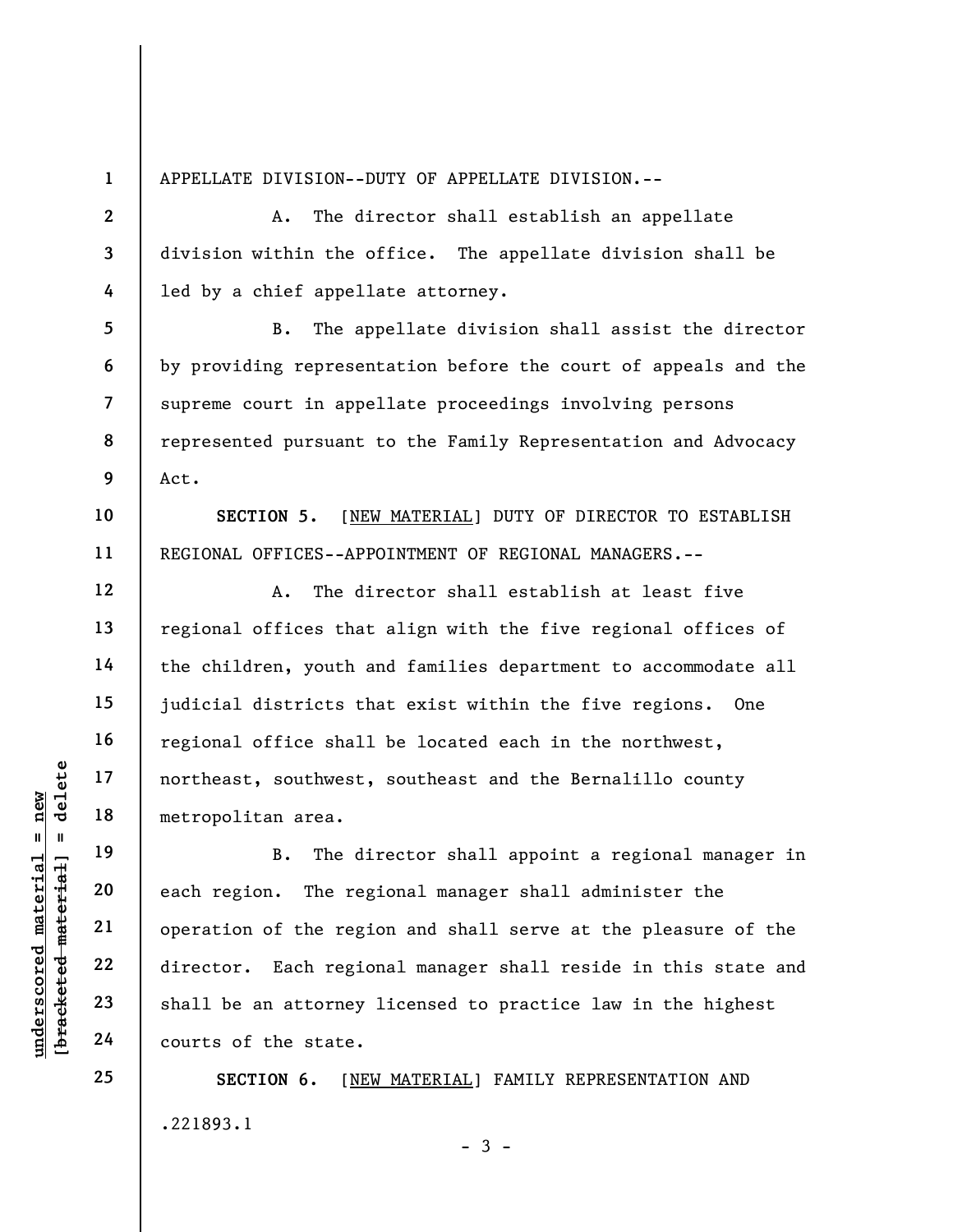under 17<br>
= 18<br>
= 18<br>
= 19<br>
= 19<br>
= 19<br>
= 19<br>
= 19<br>
= 19<br>
= 19<br>
= 19<br>
= 19<br>
= 19<br>
= 19<br>
= 19<br>
= 19<br>
= 19<br>
= 19<br>
= 19<br>
= 19<br>
= 19<br>
= 19<br>
= 19<br>
= 19<br>
= 19<br>
= 19<br>
= 19<br>
= 19<br>
= 19<br>
= 19<br>
= 19<br>
= 19<br>
= 19<br>
= 19<br>
= 19<br>
= 19<br>
= 1 2 3 4 5 6 7 8 9 10 11 12 13 14 15 16 17 18 19 20 21 22 23 24 25 ADVOCACY OVERSIGHT COMMISSION--MEMBERSHIP--TERMS--REMOVAL.-- A. The "family representation and advocacy oversight commission" is created. B. The commission consists of thirteen members, including: (1) the director of the university of New Mexico school of law's Corinne Wolfe center for child and family justice, or the director's designee; (2) the director of the administrative office of the courts' court improvement project, or the director's designee; (3) the dean of the New Mexico state university school of social work or the dean of New Mexico highlands university, or the dean's designee, in alternating terms; (4) one member with expertise in family representation appointed by the governor; (5) five members appointed by the chief justice of the New Mexico supreme court, including: (a) two members that either served as former children's court judges or attorneys in the child welfare system; and (b) three members, including: 1) a youth with lived experience in the legal custody of the children, youth and families department; 2) a parent with lived .221893.1 - 4 -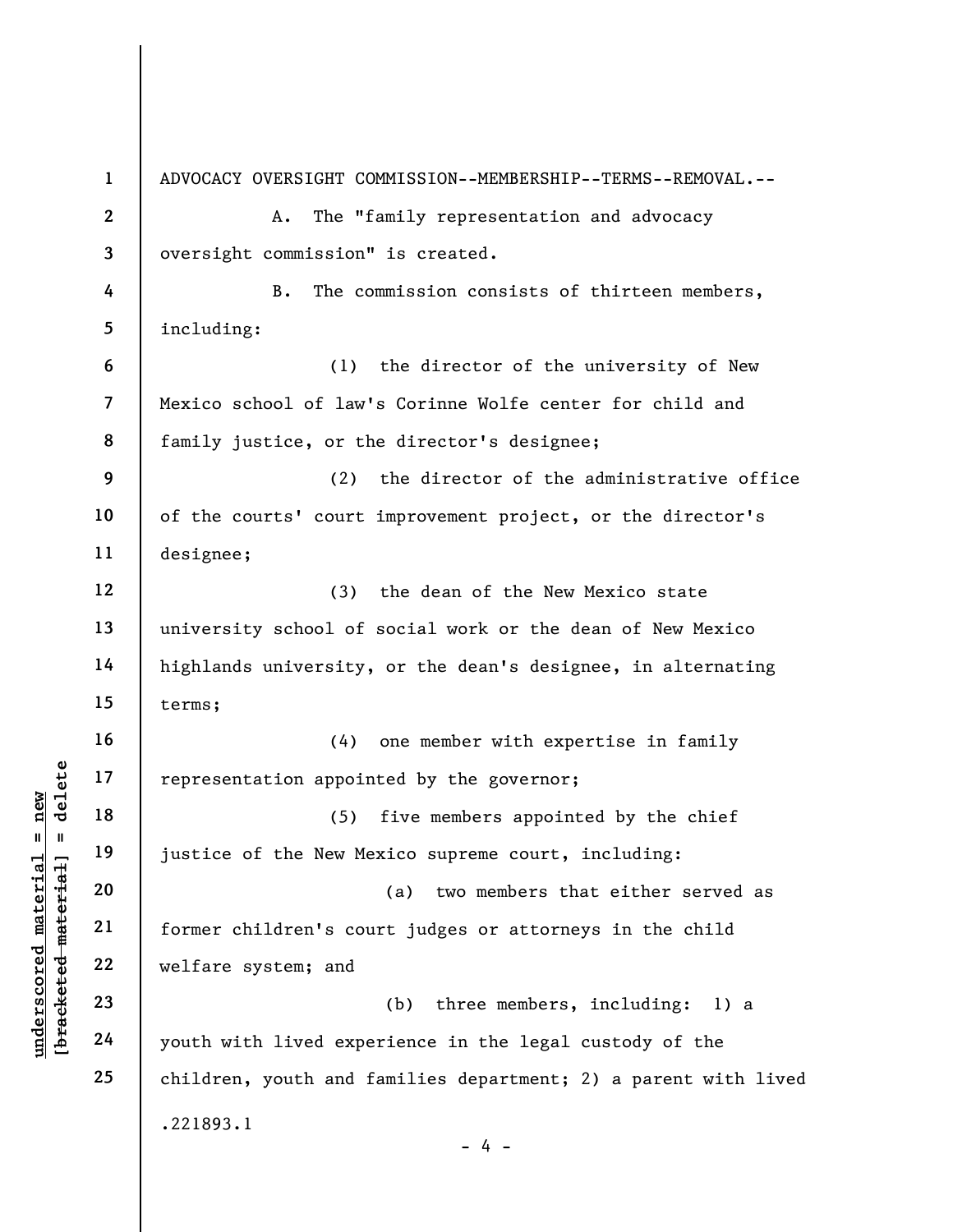experience having one or more children in the legal custody of the children, youth and families department; and 3) a member with lived experience with the children, youth and families department or another child welfare agency as a youth, parent or both;

6 7 8 9 (6) two members appointed by the speaker of the house of representatives, one from each major political party, one from an urban area of the state and one from a rural area of the state; and

10 11 12 13 (7) two members appointed by the president pro tempore of the senate, one from each major political party, one from an urban area of the state and one from a rural area of the state.

understand material material end of law's Corinne Wolf<br>
end 18<br>
understand material of law's Corinne Wolf<br>
the director of the a<br>
improvement project s<br>
end the director of the a<br>
improvement project s<br>
terms of members ap C. Initial appointments to the commission shall be made no later than September 30, 2022. If a position remains vacant on September 30, 2022, the supreme court shall fill the vacancy. The director of the university of New Mexico school of law's Corinne Wolfe center for child and family justice and the director of the administrative office of the courts' court improvement project shall serve as permanent members. Initial terms of members appointed by the speaker of the house of representatives, the president pro tempore of the senate and the governor shall be for two years. Initial terms of members appointed by the chief justice of the supreme court and the dean of a school of social work shall be for three years. .221893.1

 $- 5 -$ 

1

2

3

4

5

14

15

16

17

18

19

20

21

22

23

24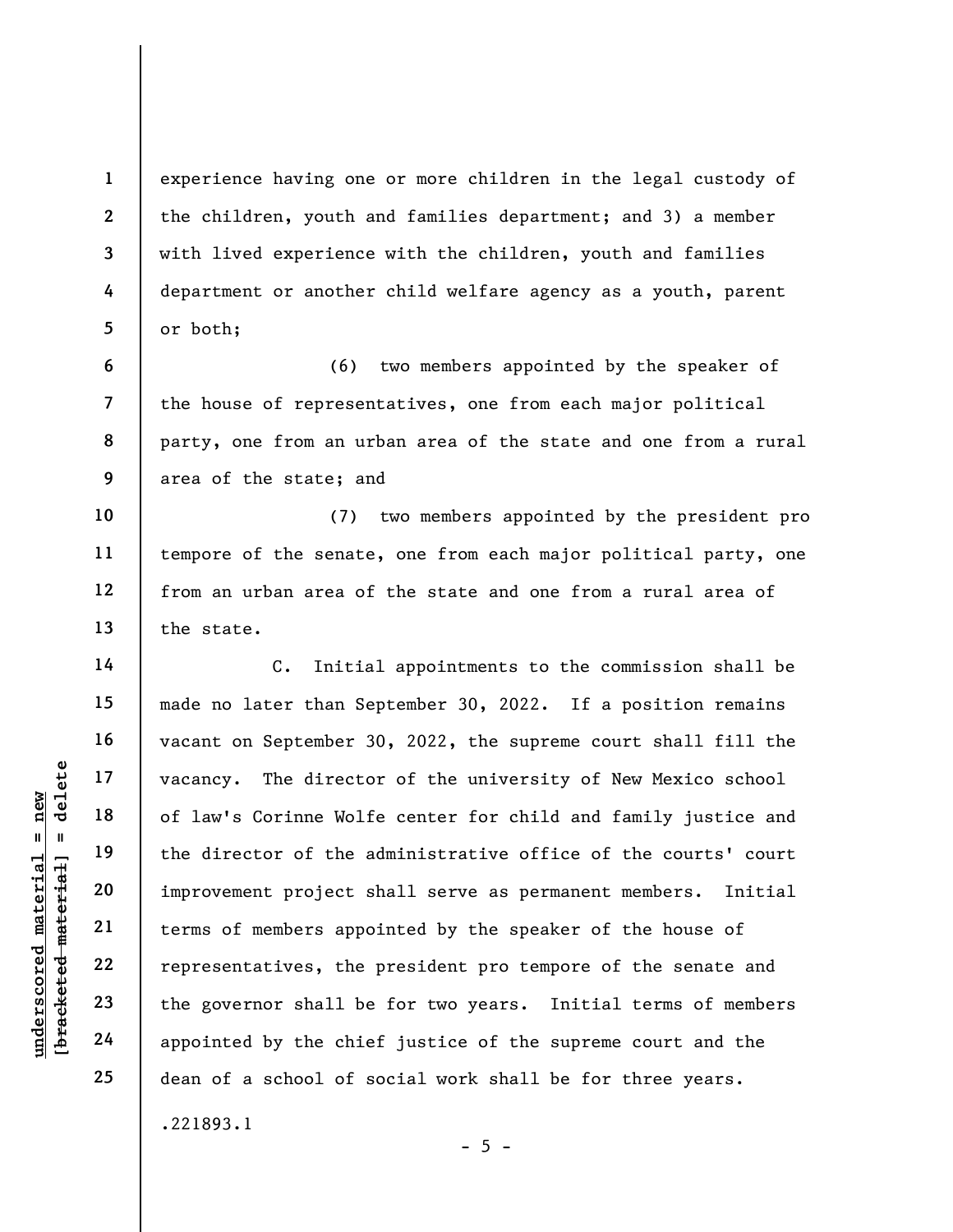1 2 3 4 5 6 7 8 9 10 11 12 13 14 15 16 17 18 D. Subsequent terms for appointed members shall be for four years. Appointed commission members shall not serve more than two consecutive terms. An appointed commission member shall serve until the member's successor has been appointed and qualified. The commission shall fill a vacancy for the remainder of the unexpired term pursuant to Subsection B of this section. E. A member may be removed by the commission for malfeasance, misfeasance or neglect of duty. F. If a member's professional status changes in a way that renders the member ineligible pursuant to the provisions of the Family Representation and Advocacy Act, the member shall resign immediately. G. Members of the commission shall be entitled to compensation pursuant to the provisions of the Per Diem and Mileage Act and shall receive no other perquisite, compensation or allowance. SECTION 7. [NEW MATERIAL] FAMILY REPRESENTATION AND

ADVOCACY OVERSIGHT COMMISSION--MEMBER QUALIFICATIONS.--

A. A member of the commission shall:

UNDERECTION 7. [NET OF ALLOWANCE.<br>
19 18 SECTION 7. [NET OF ADVOCACY OVERSIGHT CONTRIGHT CONTRIGHT CONTRIGHT CONTRIGHT CONTRIGHT CONTRIGHT CONTRIGHT CONTRIGHT CONTRIGHT CONTRIGHT CONTRIGHT CONTRIGHT CONTRIGHT CONTRIGHT CON (1) possess significant experience in the representation of children, youth, parents, custodians or guardians in abuse and neglect proceedings;

(2) possess significant experience with the child welfare system as a parent, custodian, guardian or former .221893.1  $- 6 -$ 

23 24

19

20

21

22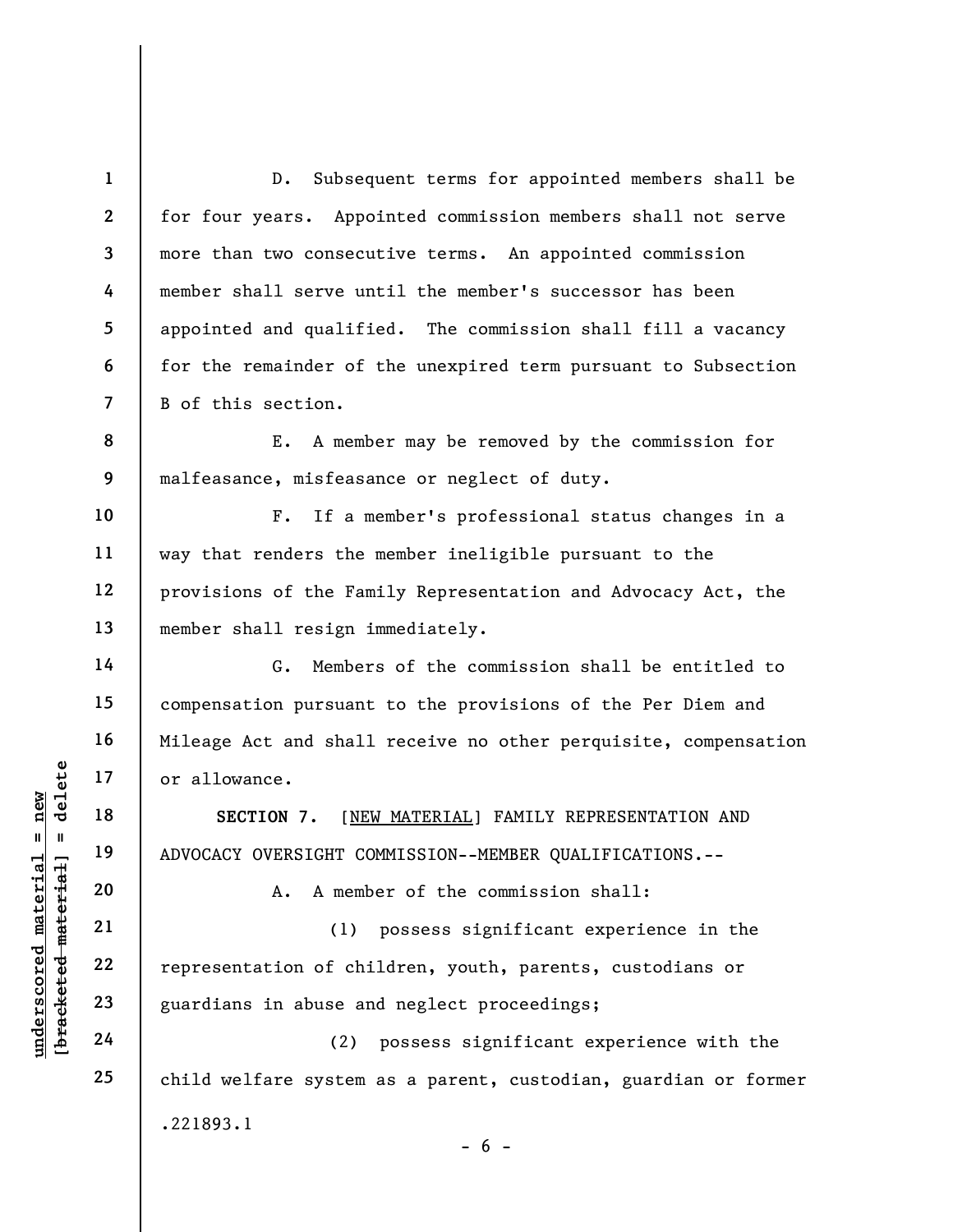1 foster youth; or

2 3 4 (3) demonstrate a commitment to high-quality legal representation or to working with and advocating for the population served by the office.

5 6 B. The following persons shall not be appointed to serve on the commission:

7 8 (1) current employees of the children, youth and families department;

(2) current employees of the office;

10 11 (3) current judges, judicial officials or their employees; and

12 13 (4) persons who currently contract with or receive funding from the office or their employees.

SECTION 8. [NEW MATERIAL] FAMILY REPRESENTATION AND ADVOCACY OVERSIGHT COMMISSION--ORGANIZATION--MEETINGS.--

underscored material = new [bracketed material] = delete A. The commission shall hold its first meeting no later than thirty days after it has completed the appointment process and shall elect a chair at that meeting. Thereafter, the commission shall meet at least four times a year, as determined by a majority of commission members. Meetings shall be held at the call of the chair or director or at the request of four commission members.

B. The commission shall appoint a permanent director no later than December 31, 2023.

C. A majority of commission members constitutes a .221893.1

- 7 -

9

14

15

16

17

18

19

20

21

22

23

24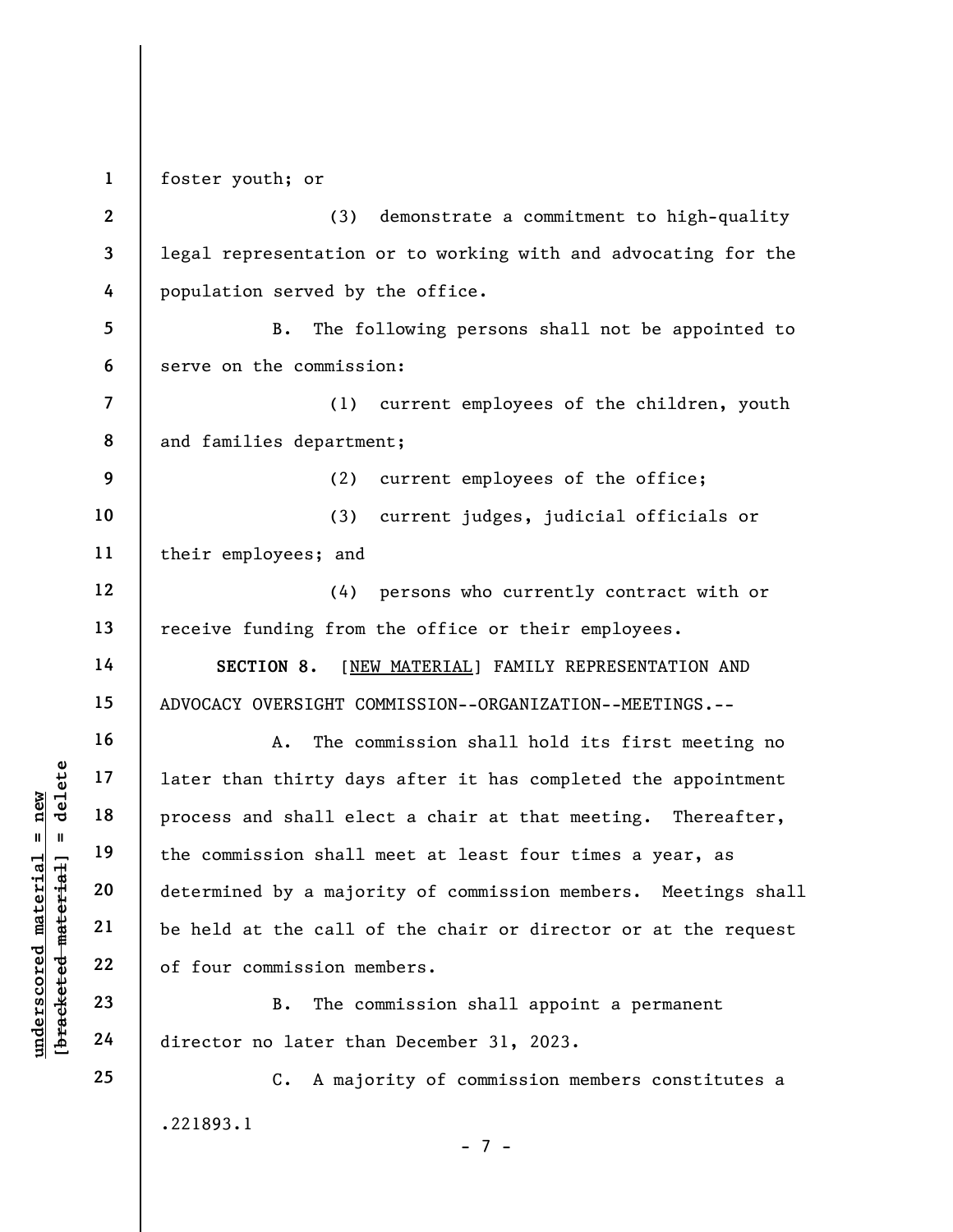1 2 3 4 5 6 7 8 9 quorum for the transaction of business, and an action by the commission shall not be valid unless seven or more members concur. D. The commission may adopt rules and shall keep a record of its proceedings. E. A commission member may select a designee to serve in the member's place no more than once per year. SECTION 9. [NEW MATERIAL] FAMILY REPRESENTATION AND ADVOCACY OVERSIGHT COMMISSION--POWERS AND DUTIES--RESTRICTION

10 ON INDIVIDUAL MEMBERS.--

A. The commission shall exercise independent oversight of the office to review and approve standards and provide guidance and support to the director that:

(1) promote positive outcomes for families;

15 16 (2) affirm, respect and support the diversity of families in this state;

(3) promote due process and procedural fairness;

(4) are consistent with performance standards and legal ethics; and

underscored material = new [bracketed material] = delete (5) comply with state and federal law. B. The commission shall review and approve fair and consistent policies for the operation of the office and the provision of services to eligible adults under the Fostering Connections Act and to children and parents, custodians or .221893.1 - 8 -

11

12

13

14

17

18

19

20

21

22

23

24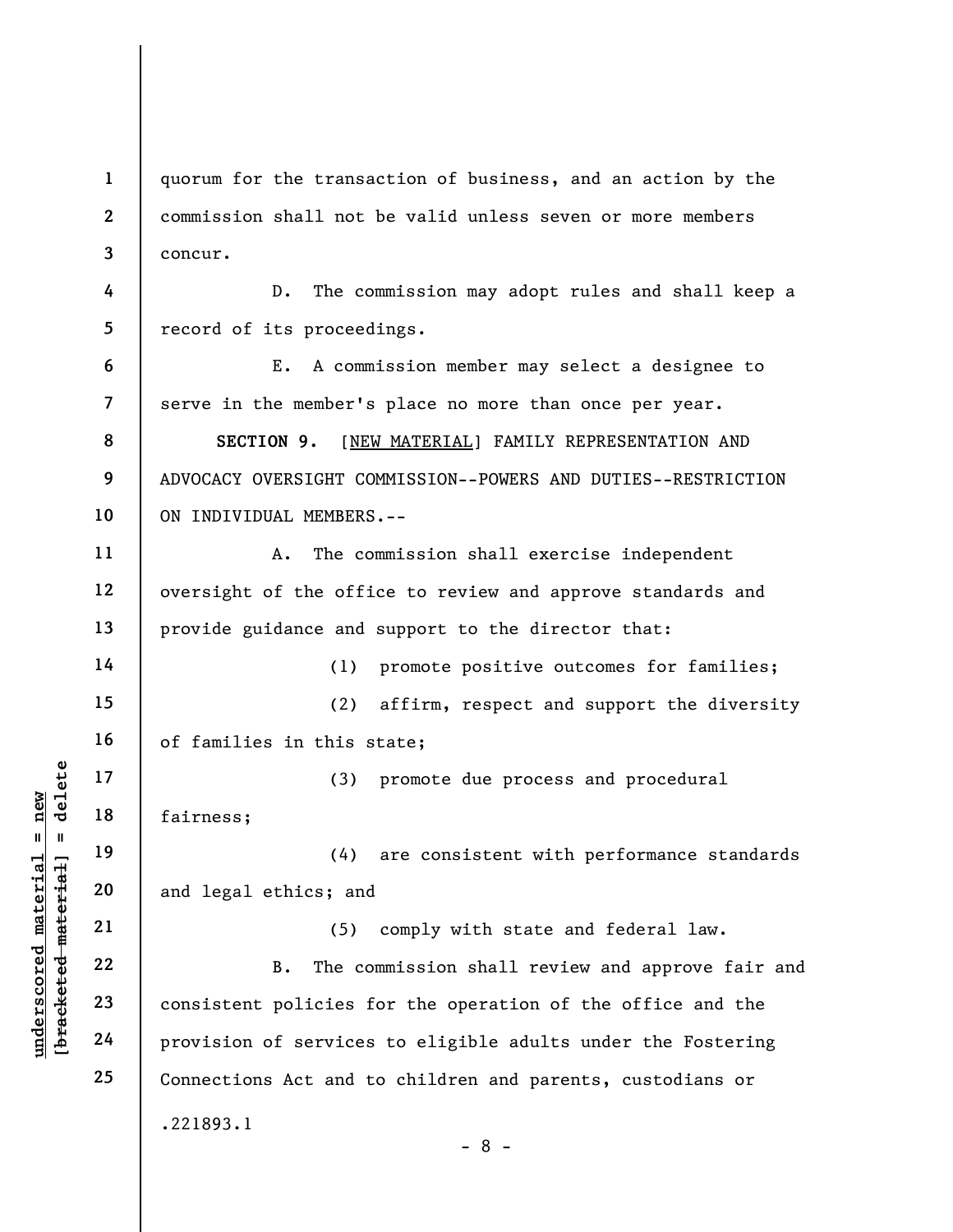guardians whose children are, or are at risk of being placed, in the legal custody of the children, youth and families department.

7 8 9 C. A member of the commission shall not interfere with the discretion, professional judgment or advocacy of an appointed attorney, contract attorney, staff attorney, contract employees or office employees in the representation and advocacy of a client pursuant to the Family Representation and Advocacy Act.

SECTION 10. [NEW MATERIAL] OFFICE OF FAMILY REPRESENTATION AND ADVOCACY--ADMINISTRATION--FINANCE.--

A. The headquarters of the office shall be located in the Bernalillo county metropolitan region.

B. All salaries and other expenses of the office shall be paid upon warrants drawn by the secretary of finance and administration, supported by vouchers signed by the director or the director's authorized representative and in accordance with budgets approved by the state budget division of the department of finance and administration.

underscored material = new [bracketed material] = delete SECTION 11. [NEW MATERIAL] OFFICE OF FAMILY REPRESENTATION AND ADVOCACY--GIFTS, GRANTS AND DONATIONS.--On behalf of the state, the office may receive gifts, grants, donations or bequests from any source to be used in carrying out the purposes of the Family Representation and Advocacy Act. Gifts, grants, donations or bequests from a person who has any .221893.1 - 9 -

1

2

3

4

5

6

10

11

12

13

14

15

16

17

18

19

20

21

22

23

24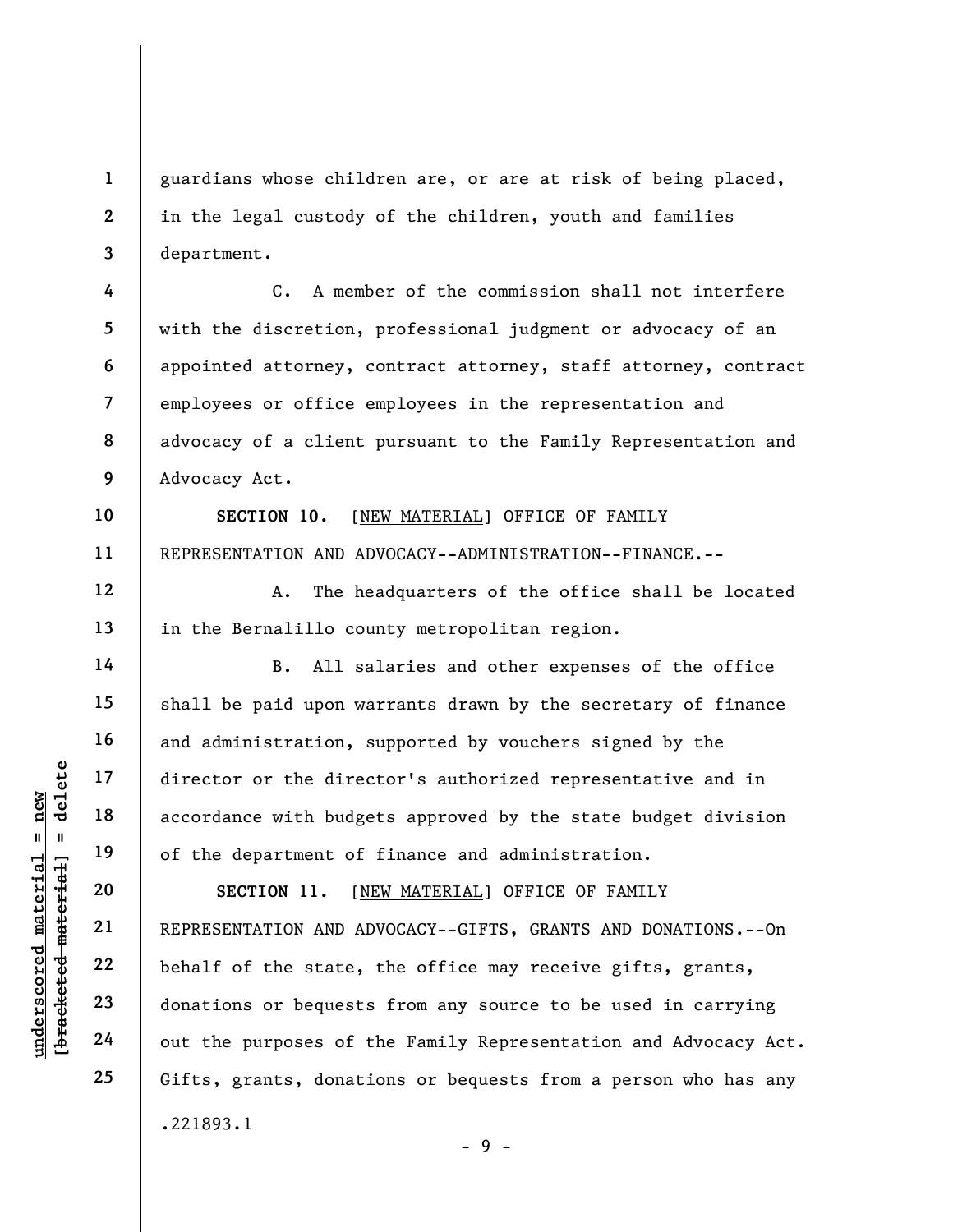1 2 3 4 matter currently being handled by the office, or from a person within three degrees of consanguinity with a person who has any matter currently being handled by the office, shall not be accepted.

5 6 SECTION 12. [NEW MATERIAL] DIRECTOR--APPOINTMENT-- QUALIFICATIONS--REMOVAL.--

8 A. The director shall be the administrative head of the office. The commission shall appoint a director for a term of four years upon approval of two-thirds of its members. The commission may reappoint a director for subsequent terms. A vacancy in the office of director shall be filled by appointment of the commission.

B. The commission shall appoint as director an attorney with the following qualifications:

(1) licensed to practice law in this state or will be licensed within one year of appointment;

understand material material of the sense of the commission; and the commission; and the commission; and the commission; and the commission; and the commission; and the commission; and the commission; and the commission; a (2) at least five years of experience in the field of representation of children or adults in abuse and neglect cases in a practicing attorney, management, supervisory or policymaking position or equivalent experience as determined by the commission; and

(3) clearly demonstrated management or executive experience.

C. The director may be removed by the commission; provided that no removal shall occur without notice and an .221893.1  $- 10 -$ 

7

9

10

11

12

13

14

15

16

17

18

19

20

21

22

23

24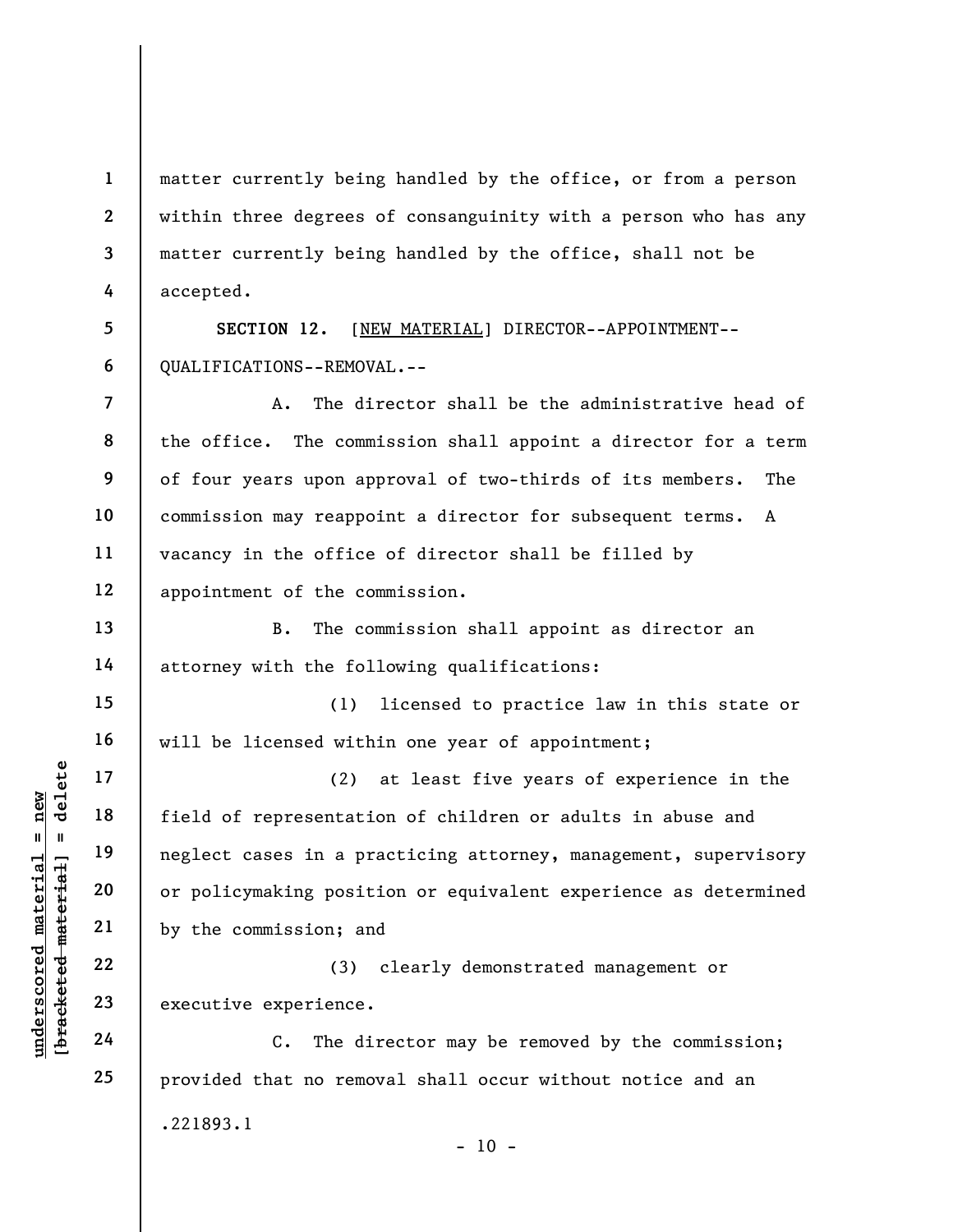1 opportunity for a hearing.

understand material material implied that is necessed in the distribution of the distribution of the distribution of the distribution of the distribution of the distribution of the distribution of the distribution of the d 2 3 4 5 6 7 8 9 10 11 12 13 14 15 16 17 18 19 20 21 22 23 24 25 SECTION 13. [NEW MATERIAL] DIRECTOR--GENERAL DUTIES AND POWERS.-- A. The director is responsible to the commission for the operation of the office. The director shall manage all operations of the office and shall: (1) administer and carry out the provisions of the Family Representation and Advocacy Act; (2) exercise authority over and provide general supervision of employees; (3) oversee funding, including federal funding; (4) administer and supervise contracts for attorneys and other employees; and (5) represent and advocate for the office and its clients. B. The director is granted every power express and implied that is necessary for the fulfillment of the director's duties, including authority to: (1) set standards relating to: (a) the minimum experience, training and qualifications for contract and staff attorneys for child welfare cases; (b) monitoring and evaluating contract and staff attorneys and other contract and office staff, .221893.1 - 11 -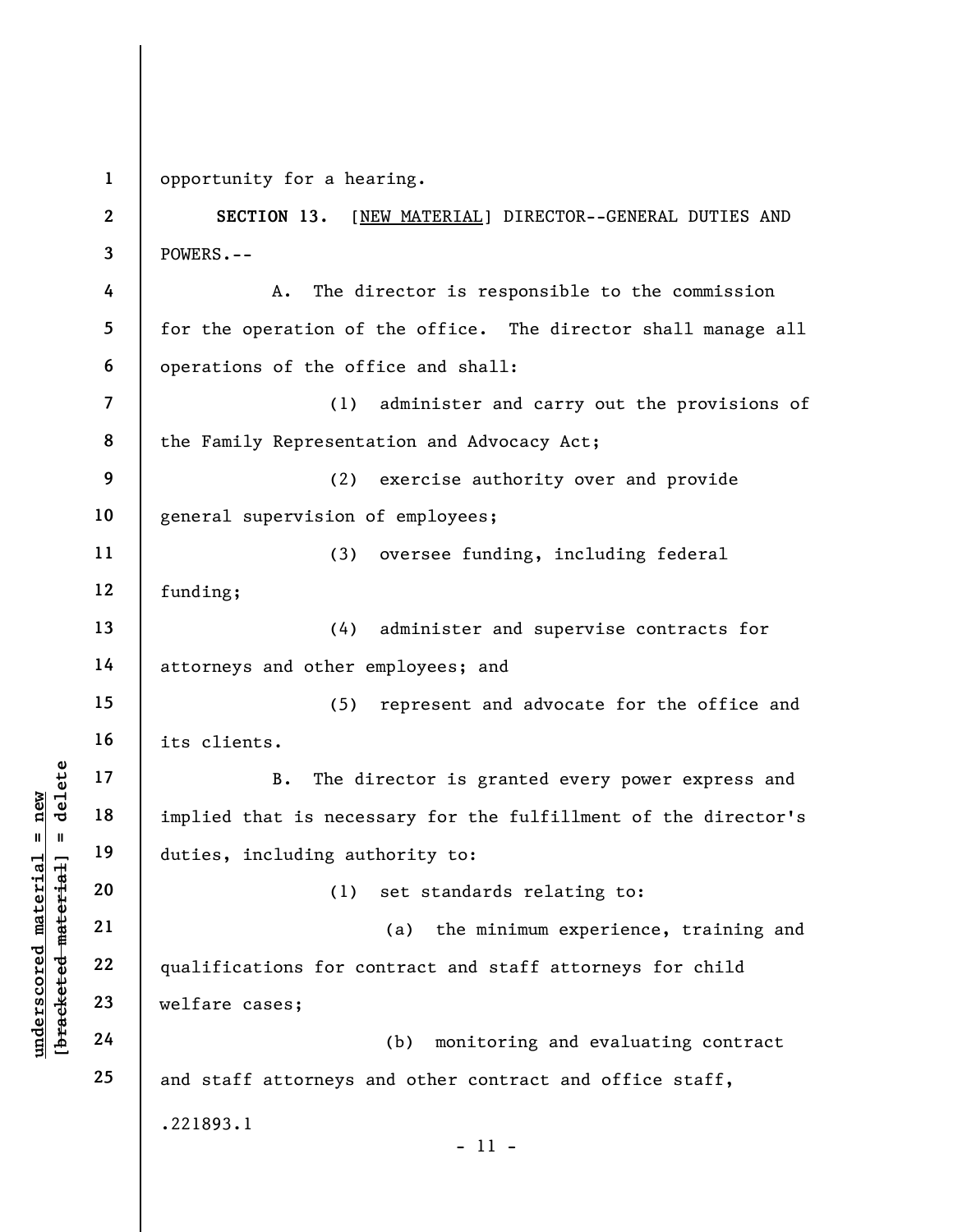understand material material and the provision of the provision of the provision of the provision of the provision of the provision of the provision of the provision of the provision of the provision of the provision of th 1 2 3 4 5 6 7 8 9 10 11 12 13 14 15 16 17 18 19 20 21 22 23 24 25 including attorneys appointed to cases to resolve conflicts of interest; (c) ethically responsible caseloads and workloads, including load monitoring protocols for staff attorneys, contract attorneys, office staff and contract staff; and (d) the competent and efficient representation of clients whose cases present conflicts of interest; (2) exercise general supervisory authority over all employees of the office; (3) delegate authority to subordinates as the director deems necessary and appropriate; (4) employ and fix the compensation of persons necessary to discharge the director's duties and enter into contracts with private attorneys and law firms as necessary to carry out the provisions of the Family Representation and Advocacy Act; (5) organize the office into units as the director deems necessary and appropriate to carry out the director's duties; (6) develop and annually update a strategic plan with measurable goals and metrics; (7) conduct research and studies that will improve the operation of the office and the administration of .221893.1  $- 12 -$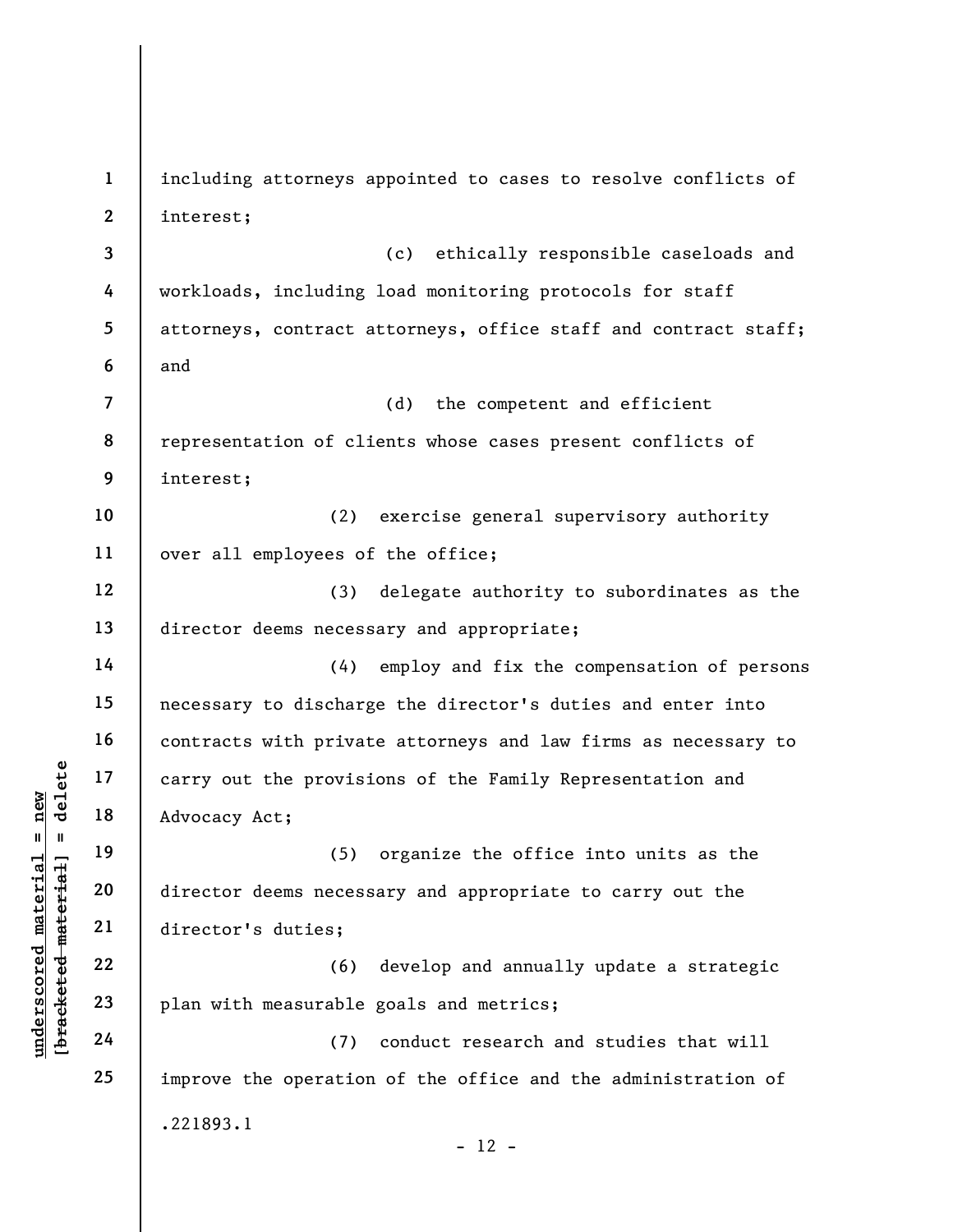understand material material improvement;<br>  $\begin{array}{c|c}\n\text{a} & \text{b} & \text{c} \\
\text{c} & \text{d} & \text{d} & \text{d} \\
\text{d} & \text{e} & \text{f} & \text{f} \\
\text{e} & \text{f} & \text{g} & \text{g} \\
\text{f} & \text{g} & \text{h} & \text{g} \\
\text{g} & \text{h} & \text{h} & \text{h} \\
\text{h} & \text{h} & \text{h} & \text{h} \\
\text{h} &$ 1 2 3 4 5 6 7 8 9 10 11 12 13 14 15 16 17 18 19 20 21 22 23 24 25 the Family Representation and Advocacy Act; (8) provide courses of instruction and practical training for employees of the office that will improve the operation of the office and the administration of the Family Representation and Advocacy Act; (9) purchase or lease property and lease real property for use of the office; (10) maintain records and statistical data that reflect the operation and administration of the office, including a system that allows the office to: (a) collect and analyze data on outcomes for children and families; (b) maintain client confidentiality of information; (c) evaluate the effectiveness of the office's programs and practices; and (d) inform and guide continuous quality improvement; (11) submit an annual report and budget for the operation of the office; (12) formulate a fee schedule for attorneys or law firms who are not employees of the office but who serve as contracted counsel pursuant to the Family Representation and Advocacy Act; (13) formulate a fee schedule for other .221893.1  $- 13 -$